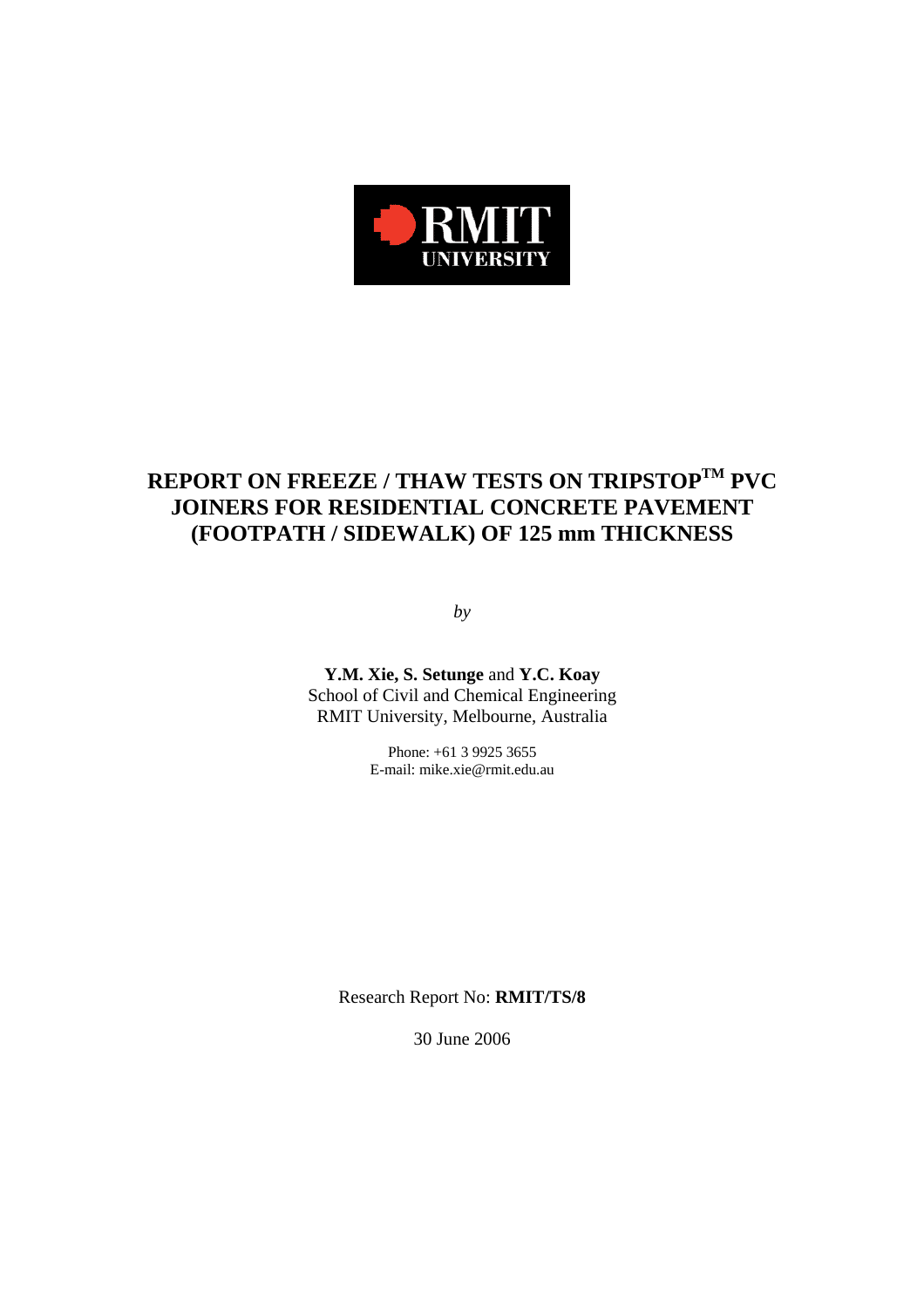## **REPORT ON FREEZE / THAW TESTS ON TRIPSTOPTM PVC JOINERS FOR RESIDENTIAL CONCRETE PAVEMENT (FOOTPATH / SIDEWALK) OF 125 mm THICKNESS**

## **1. Introduction**

This report presents the findings of freeze / thaw tests on  $TripStop^{TM}$  PVC joiners. These tests were conducted in the Heavy Structures Laboratory of the School of Civil, Environmental and Chemical Engineering at RMIT University, Melbourne, Australia. A full-scale prototype residential concrete pavement (footpath / sidewalk) 5m long, 1.5m wide and 125mm thick was cast on a steel testing frame. The testing frame was designed in such a way that the formwork can be removed from underneath the concrete slabs and the slabs can be jacked up from virtually any point – to simulate various scenarios of tree root invasion and soil expansion / movement.

Four  $TripStop<sup>TM</sup> PVC$  joiners were installed in the prototype residential concrete pavement (footpath / sidewalk). They were spaced 1.5m apart from each other. The two ends of the pavement were restrained by steel angles. The locations of the PVC joiners and their cross-sectional shape are shown in Figures 1 and 2.

Four tests have been conducted - with loading on the slabs ranging from 0 to 400 kg. Extensive data have been recorded from these tests. This report will focus on stepping displacement (the difference between the vertical movements of adjoining slabs) which is the main cause of tripping hazards in residential concrete pavements (footpaths / sidewalks) and therefore the most critical measurement for assessing the adequacy and performance of  $TripStop^{TM}$  in freeze / thaw. The subzero temperature for this study was -30°C. The Australian Standard AS 3727 (1993): *Guide to Residential Pavements* [1] is used to determine the appropriate level of loading on the slabs and the maximum allowable stepping displacement between adjacent slabs.



Figure 1 The locations and the cross-sectional shape of  $TripStop^{TM}$  PVC joiners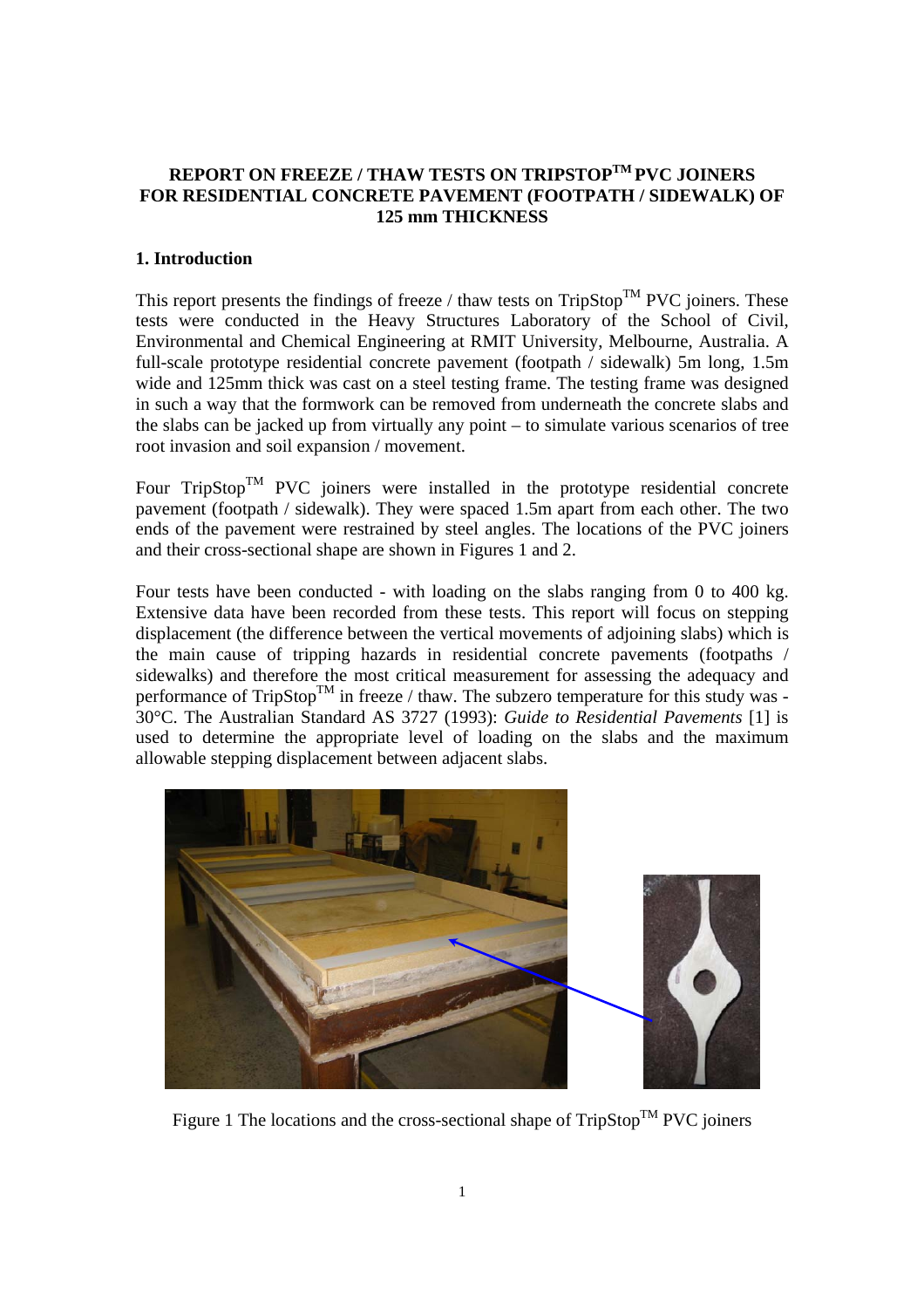#### **2. Loading on Concrete Slab**

According to Australian Standard AS 3727 (1993) : *Guide to Residential Pavements* [1], the minimum breaking load for residential concrete pavement (footpath / sidewalk) of 125 mm thickness is 4 kN on one panel of the pavement which is approximately 400 kg.

The 400 kg load can be considered as the maximum allowable *design load* on the slab. The design load would be calculated by multiplying the **actual applied load** (known as *service load*) by a load factor of 1.2 for dead (or long-term) load or 1.5 for live (or shortterm) load. Therefore the **expected service load** would be 400 kg  $/ 1.2 = 333.33$  kg (long-term load) or  $400 \text{ kg}$  /  $1.5 = 266.67 \text{ kg}$  (short-term load).

#### **3. Maximum Allowable Stepping Displacement / Vertical Movement**

In various documents and guidelines, a stepping displacement of 5 - 6 mm is considered to be a threshold level for tripping hazard for a pedestrian. Voice of Safety International (VOSI) is an American private sector standards organization that specializes in public safety standards. In its *Standard for Slip & Trip Resistant Sidewalks and Swimming Pool Decks* [2], VOSI states that the "Maximum vertical mismatch of adjacent sidewalk panels, or utility access covers within walkways, is ¼ inch (6mm) maximum without edge treatment". The Australian standard AS 3727 [1] states that the relative surface level of adjacent paving elements within the expanse of the main pavement shall not be more than 5 mm. In this study, 5 mm will be considered as the maximum allowable stepping displacement.

## **4. Dry Ice (Solid Carbon Dioxide)**

Dry ice was used for the freeze / thaw tests reported here. Dry ice is solid carbon which becomes a solid at -78.5 $\mathrm{^{0}C}$ . The name dry ice refers to the fact that the substance changes from a solid to a gas without first becoming a liquid. The subzero temperature for this study was  $-30$  °C.

## **5. Test Results**

The concrete was ordered from a ready-mix supplier with a nominal strength of 40MPa. Prior to pouring concrete on the testing frame, the slump for the concrete was measured as 90 mm. All tests were conducted after the standard cylinder strength of concrete of slabs exceeded 20 MPa. The 7 days mean compressive strength of the concrete was found to be 31.75 MPa. The specification in Australian Standard AS 3727 [1] for 125 mm slabs is 25 MPa.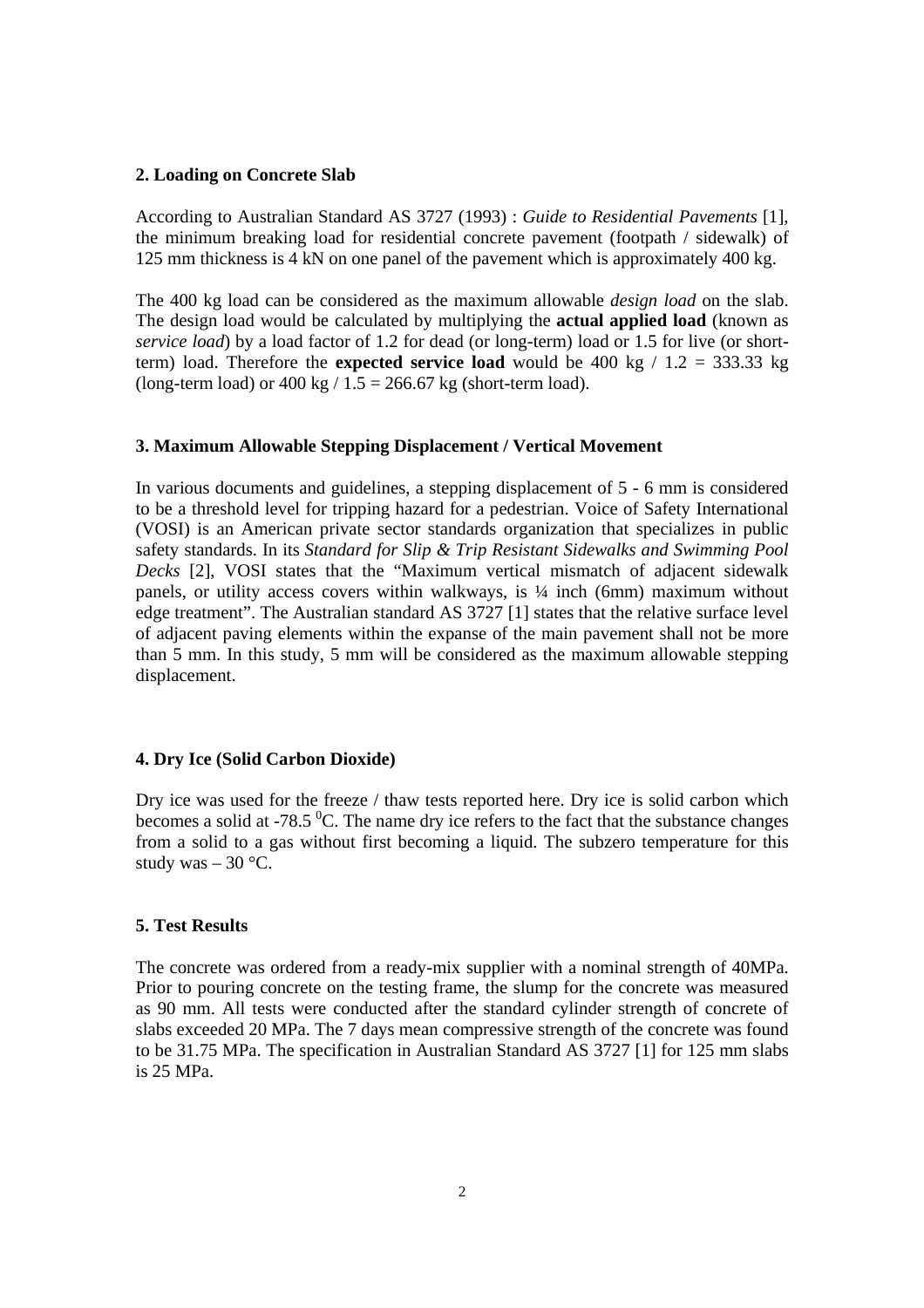#### *5.1 Jacking up at line AB*

The plan of the testing frame is shown in Figure 2. In this test, dry ice was uniformly distributed on the concrete slabs 1, 2 and 3 as shown in Figure 3. Water was poured for freeze / thaw at Joint 2. A thermometer was used to monitor the concrete slab's temperature. When the concrete slabs reached the temperature  $-30$  °C, the concrete slabs were pushed up from the bottom of Slab 2 along a long piece of solid timber (represented by line AB in Figure 2) using a hydraulic jack. The 1.4 m long solid timber was placed between a solid timber cube (120 mm x 120 mm x 120 mm) and the bottom surface of Slab 2 as shown in Figure 4. No additional load was applied to any of the slabs during the first test. Later, a uniformly distributed dead load of 400 kg was added to Slab 1 in the test.



Figure 2. Plan of testing frame - Jacking up at line AB



Figure 3. Dry ice was uniformly distributed on concrete slabs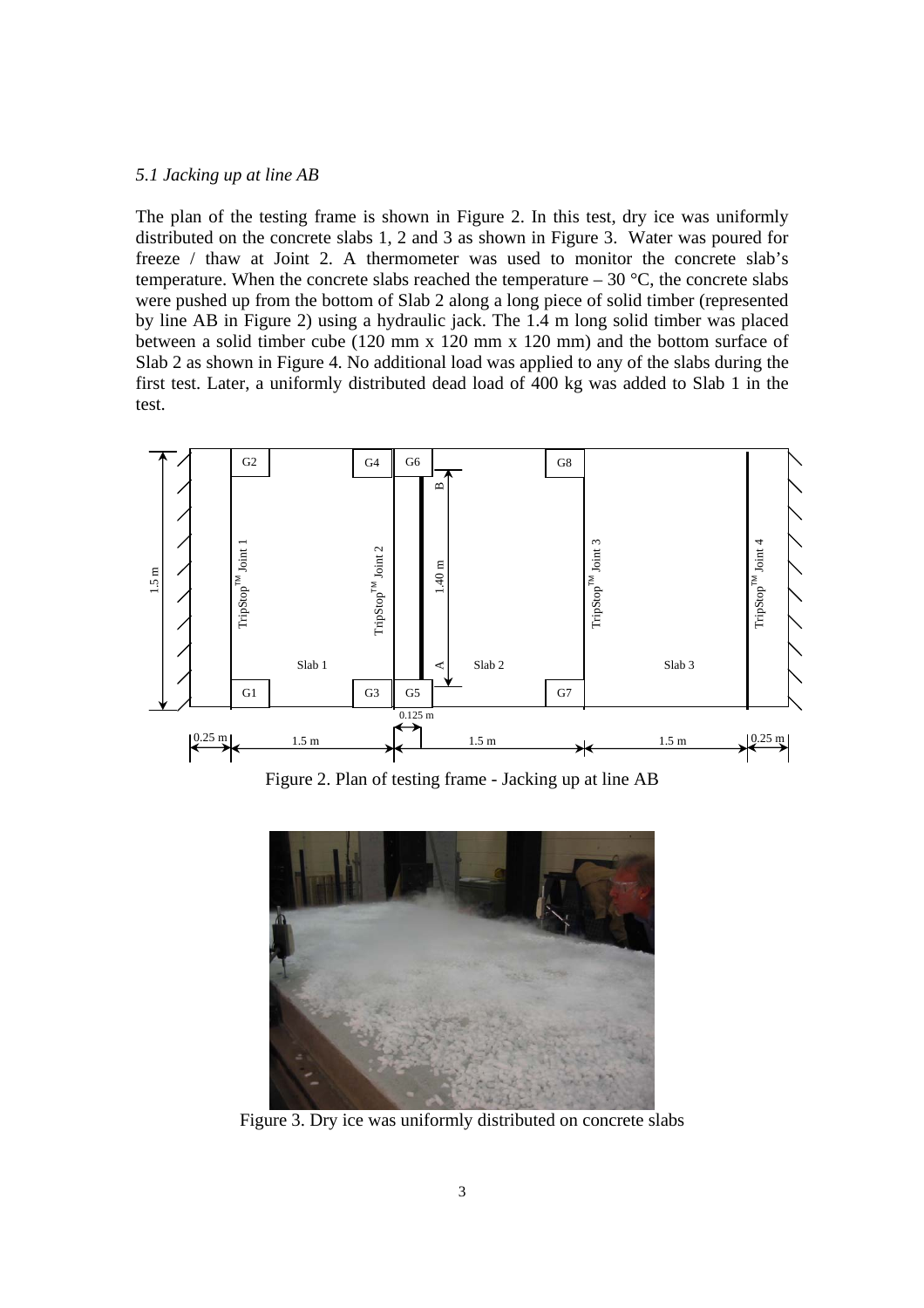

Figure 4. Slabs being pushed up by a hydraulic jack

To measure the displacements, linear variable differential transformers (LVDTs) were mounted at critical points. As the concrete slabs were pushed up, the displacements at the locations G3 to G6 were recorded by LVDTs. It is noted that in this test, the displacements at the locations G1, G2, G7 and G8 were negligible. The stepping displacement was obtained by subtracting displacement reading of G5 from that of G3 and similarly by subtracting displacement reading of G6 from that of G4.

It should be pointed out that the frozen dry ice was broken at the Joint 2 when the concrete slabs were pushed up. No damage was found in the PVC joiners or the concrete slabs. The broken dry ice filled in the gap between the PVC joiner and concrete slabs. When we released the hydraulic jack to slowly lower down the concrete slabs, the dry ice in the gap was squeezed out to the top surface of the slabs. The testing results are shown in Table 1 and Figure 5.

|                    | Stepping displacement $G3 - G5$ |      |                    |      | Stepping displacement $G4 - G6$ |      |                  |      |
|--------------------|---------------------------------|------|--------------------|------|---------------------------------|------|------------------|------|
| Lift<br>Load       |                                 |      | $10mm$ 30mm $50mm$ |      |                                 |      | $10mm$ 30mm 50mm |      |
| No additional load | 0.00                            | 1.21 | 2.08               | 2.77 | 0.00                            | 1.14 | 1.90             | 2.63 |
| $400 \text{ kg}$   | 0.00                            | 1.65 | 2.57               | 3.13 | $0.00\,$                        | 154  | 2.55             | 3.10 |

Table 1. Stepping displacement (in mm) when jacking up at line AB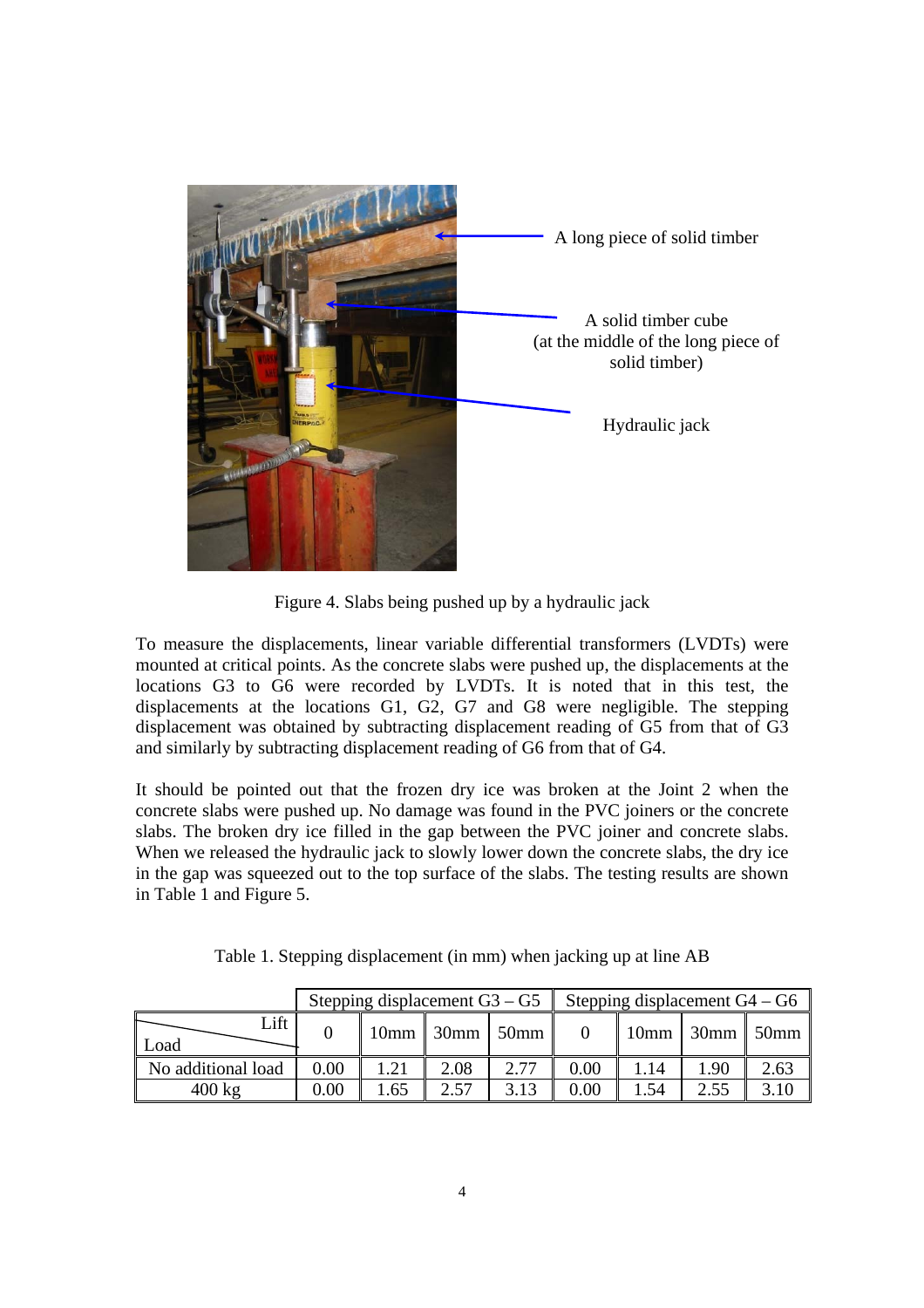

Figure 5. Stepping displacement when jacking up at line AB

From Figure 5, it is seen the stepping displacement increased when additional dead load was added to the slab. The maximum stepping displacement recorded without additional load on slab was 2.77 mm, which happened when the corresponding stepping displacement on the other side of the slab was 2.63 mm. This indicates that the slabs were slightly titled. The self-weight of each slab was about 675 kg. The maximum stepping displacement recorded in the test was 3.13 mm when 400 kg of dead load was put on Slab 1, as shown in Figure 6.



Figure 6. 400 kg dead load added on the Slab 1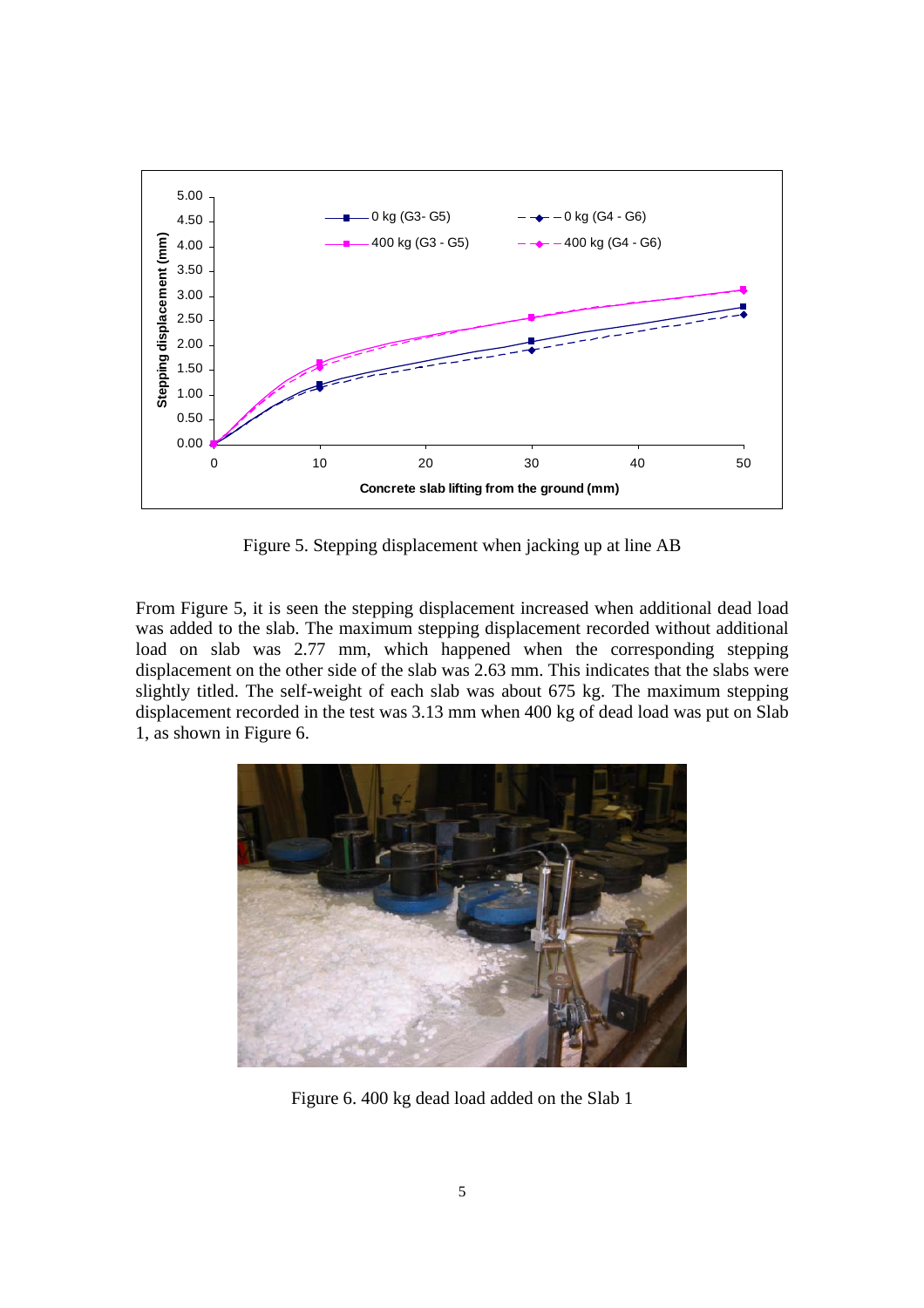#### *5.2 Jacking up at point D*

With the previous tests, the slabs were moved up almost uniformly across the width, resulting in a uniform distribution of force along the length of the  $TripStop^{TM}$  PVC joiner. A more challenging case would be to push a slab at a corner as shown in Figure 7.



Figure 7. Slab 2 being pushed up at a corner (at point D)

In this test, Slab 2 was jacked up at point D as shown in Figure 8. Before the test began, dry ice was uniformly distributed on the concrete slabs 1, 2 and 3. Water was poured for freeze / thaw at Joint 2. When the concrete slabs was pushed up by 10 mm, 30 mm and 50 mm, each time additional water was poured for freeze / thaw on the Joint 2. No additional load was applied to any of the slabs during the first test. In the second test, Slab 2 was pushed up at point D and a 400 kg concentrated load was applied to point C in slab 1. The results are shown in Table 2 and Figure 9.



Figure 8. Plan of testing frame – Jacking up at point D.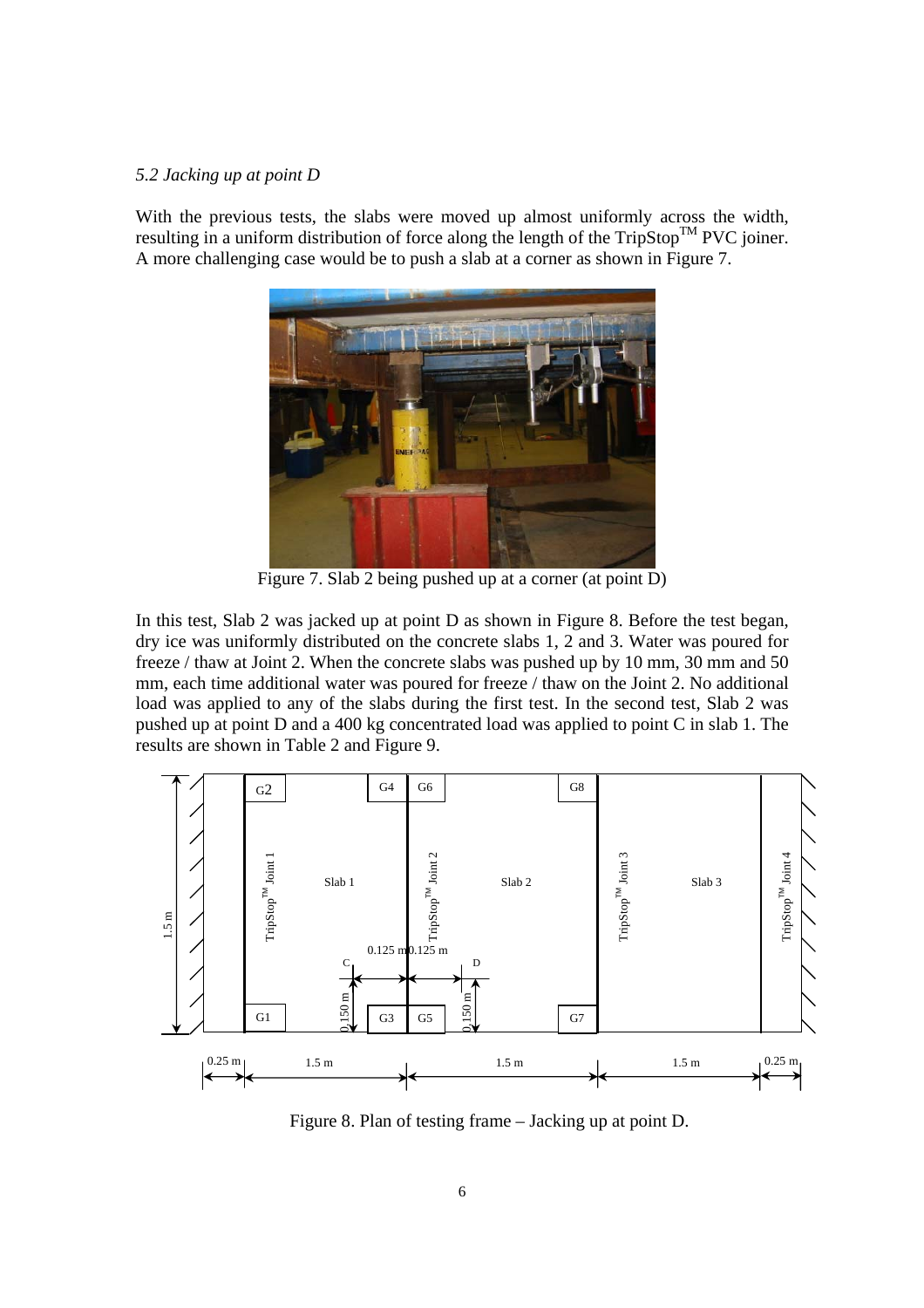|                                   | Stepping displacement $G3 - G5$ |                  |                |         | Stepping displacement $G4 - G6$ |                  |                  |                  |
|-----------------------------------|---------------------------------|------------------|----------------|---------|---------------------------------|------------------|------------------|------------------|
| Lift<br>Dead Load                 | $\theta$                        | 10 <sub>mm</sub> | $\sqrt{30}$ mm | $50$ mm |                                 | 10 <sub>mm</sub> | $\parallel$ 30mm | 50 <sub>mm</sub> |
| No additional load<br>on the slab | 0.00                            | 1.59             | 2.81           | 3.60    | 0.00                            | 0.64             | 0.80             | 0.92             |
| 400 kg point load<br>at point C   | 0.00                            | 2.46             | 3.64           | 4.57    | 0.00                            | 0.59             | 0.31             | $-0.07$          |

Table 2. Stepping displacement (in mm) when jacking up at point D



Figure 9. Stepping displacement when jacking up at point D

It is seen that the stepping displacement with no additional load near G3 (where the jacking force was applied) was 3.60 mm. On the other side of the slab, the stepping displacement was 0.92 mm. This indicates that the slabs were tilted due to Slab 2 being pushed up away from the centre.

The last test was the most challenging one where a 400 kg concentrated load was applied. Joint 2 was frozen by the dry ice. Figure 10 shows such a set-up. The hydraulic jack pushed up Slab 2 at point D and the 400 kg concentrated load was applied to point C in Slab 1 (refer to Figure 8). To assess performance of  $TripStop^{TM}$ , the 'worst scenario' load case was where one slab was pushed up at a corner while a concentrated load was applied next to it on the adjoining slab. The maximum stepping displacement at G3 was 4.57 mm, while on the other side of the slab the stepping displacement was  $-0.07$  mm. This indicates that the slabs were tilted more significantly compared to the case where no additional load was added on concrete slabs.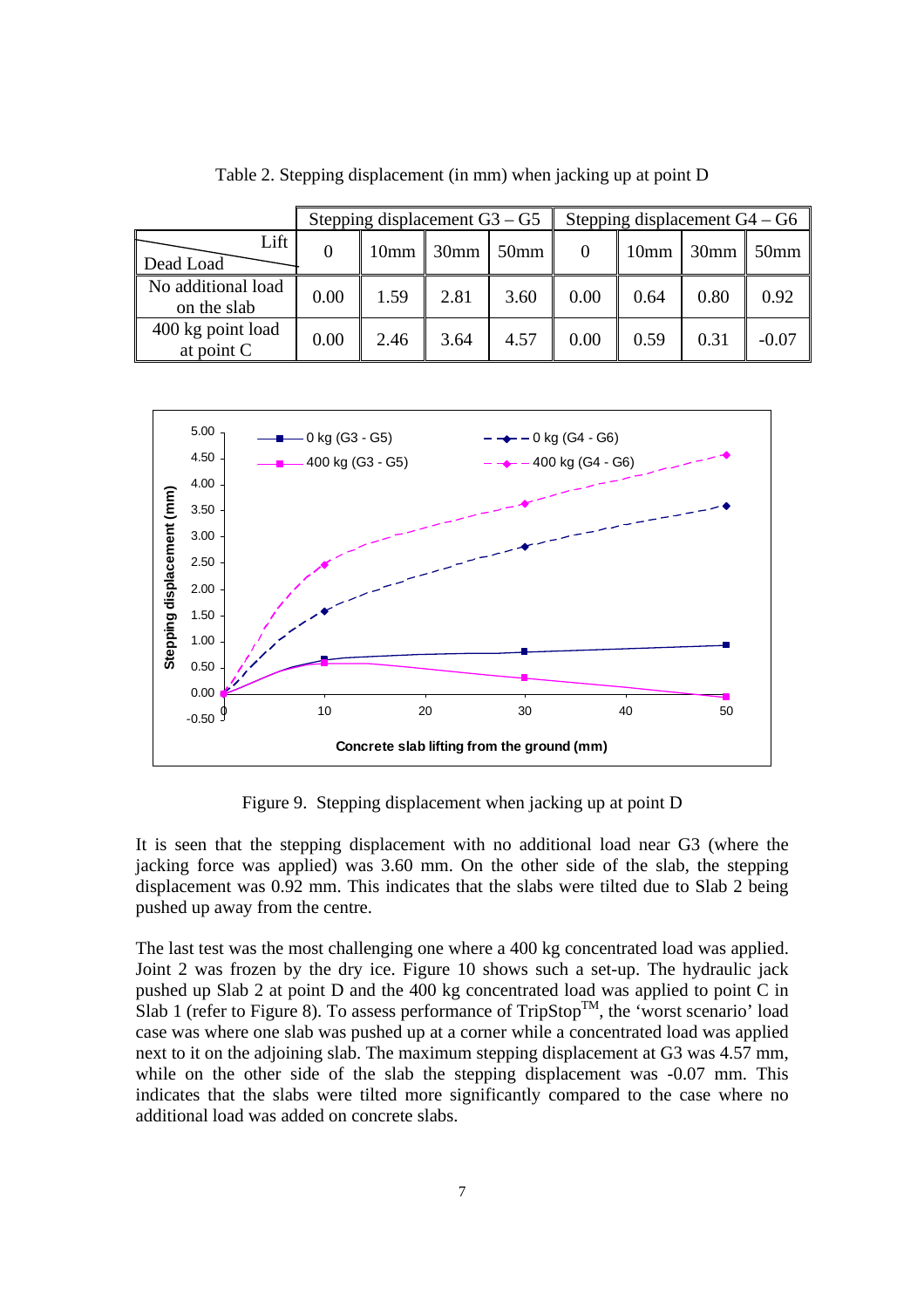

Figure 10. Slab 2 being jacked up at a corner with 400 kg concentrated load applied to adjoining slab.

## *5.3 Repeat test – Jacking up at line EF*

This test was the same as jacking up at line AB except that the test was carried out on Joint 3. It was to confirm the results of tests on Joint 2. The plan of the concrete testing frame is shown in Figure 11. The results are shown in Table 3 and Figure 12.

The stepping displacement varied from 1.19 mm to 2.62 mm when no additional load was on the slabs. The stepping displacement of 3.02mm was recorded at G3 when the 400 kg dead load was distributed evenly across the whole Slab 3. However, the corresponding displacement measurement on the other side of the slab was 3.22 mm. This indicates that the slabs were slightly titled by about 0.2 mm between G3 and G4. It could be because the jacking force was not exactly at the centre or the slabs / joiners were not perfectly symmetrical.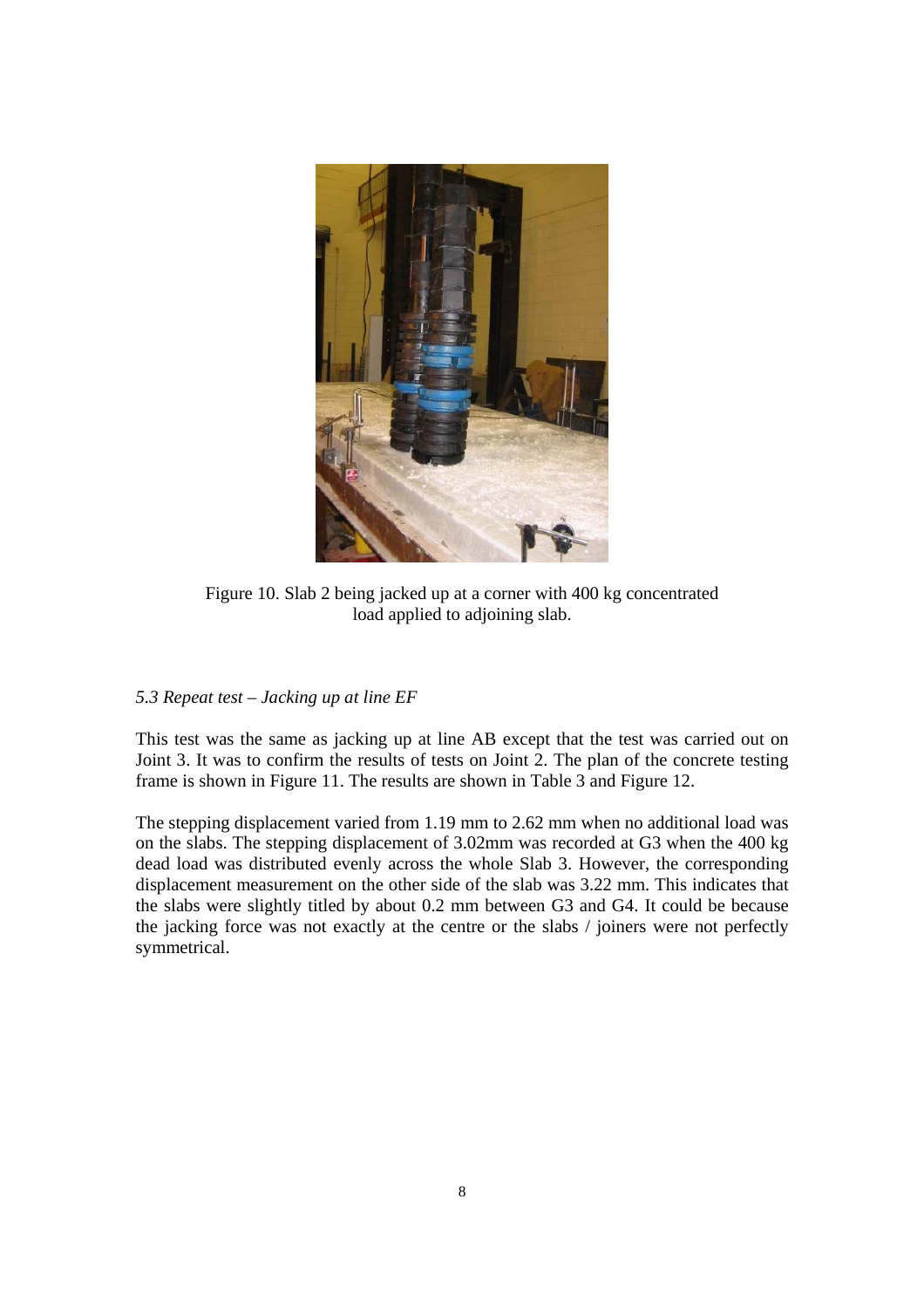

Figure 11. Plan of testing frame for the repeat test

|                    | Stepping displacement $G3 - G5$ |      |                    |      | Stepping displacement $G4 - G6$ |      |                         |      |
|--------------------|---------------------------------|------|--------------------|------|---------------------------------|------|-------------------------|------|
| Lift<br>Load       |                                 |      | $10mm$ 30mm $50mm$ |      |                                 |      | $10mm$ 30mm $\sim$ 50mm |      |
| No additional load | 0.00                            | 1.23 | 1.60               | 2.36 | 0.00                            | 1.19 |                         | 2.62 |
| $400 \text{ kg}$   | 0.00                            | .40  | 2.30               | 3.02 | 0.00                            |      | 2 74                    | 3.22 |



Figure 12. Stepping displacement when jacking up at line EF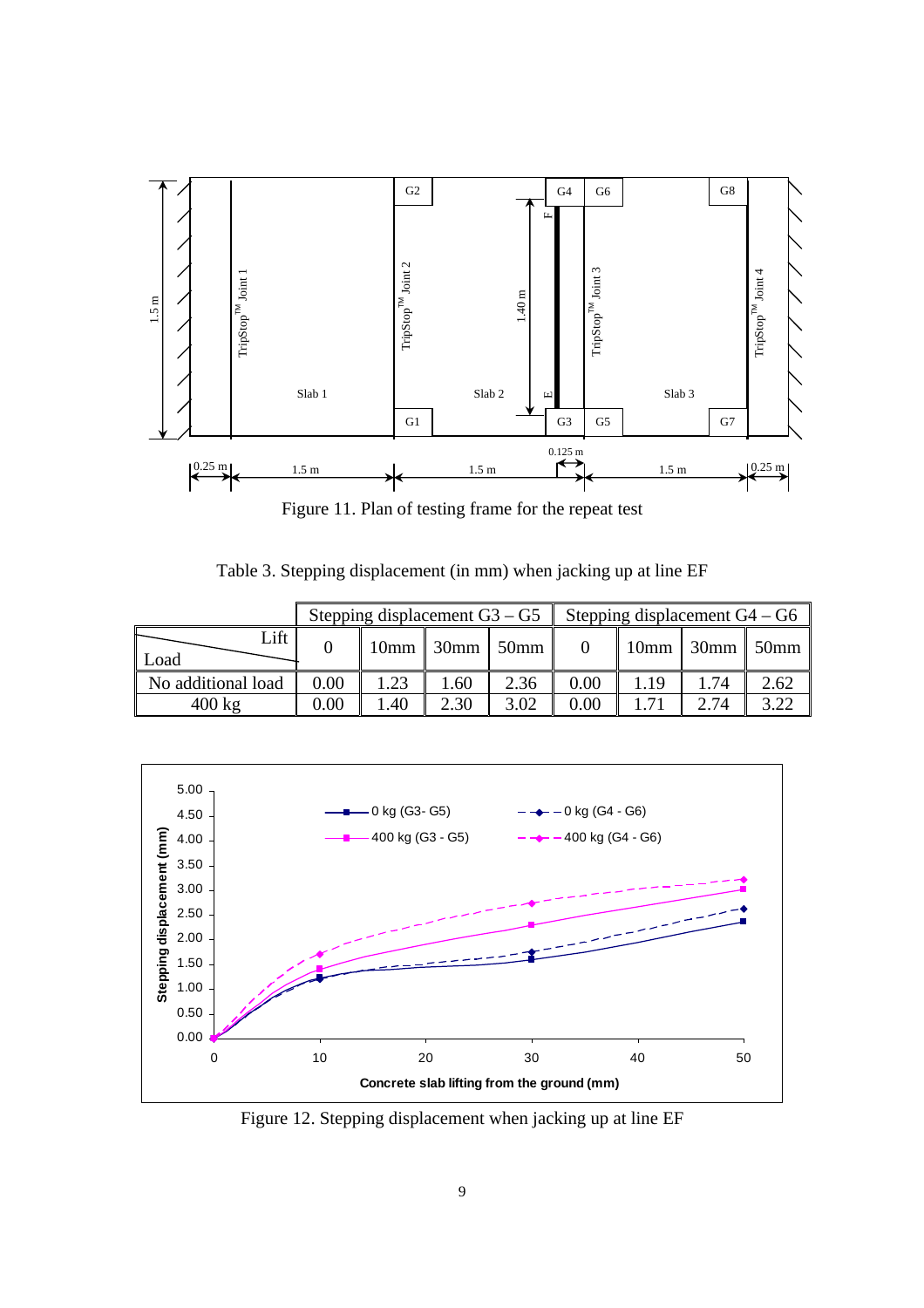## *5.4 Repeat test – Jacking up at point G*

In this test, Slab 2 was jacked up at point G shown in Figure 13. No additional load was applied to any of the slabs at the first test. In the second test a concentrated load of 400kg was applied to point H. The results are shown in Table 4 and Figure 14.

When there was no additional dead load on the slabs, the maximum stepping displacement was 3.08 mm. When a 400 kg concentrated load was applied to point H, the maximum stepping displacement was 4.19 mm.



Figure 13. Plan of testing frame – jacking up at point G

|                                   | Stepping displacement $G3 - G5$ |      |         |         | Stepping displacement $G4 - G6$ |                  |                  |                  |
|-----------------------------------|---------------------------------|------|---------|---------|---------------------------------|------------------|------------------|------------------|
| Lift<br>Dead Load                 |                                 | 10mm | $30$ mm | $50$ mm | $\overline{0}$                  | 10 <sub>mm</sub> | 30 <sub>mm</sub> | 50 <sub>mm</sub> |
| No additional load<br>on the slab | 0.00                            | 0.90 | 0.83    | 0.68    | 0.00                            | 1.52             | 2.17             | 3.08             |
| 400 kg point load<br>at Point D   | 0.00                            | 0.77 | 0.48    | 0.09    | 0.00                            | 1.82             | 3.28             | 4.19             |

Table 4. Stepping displacement (in mm) when jacking up at point H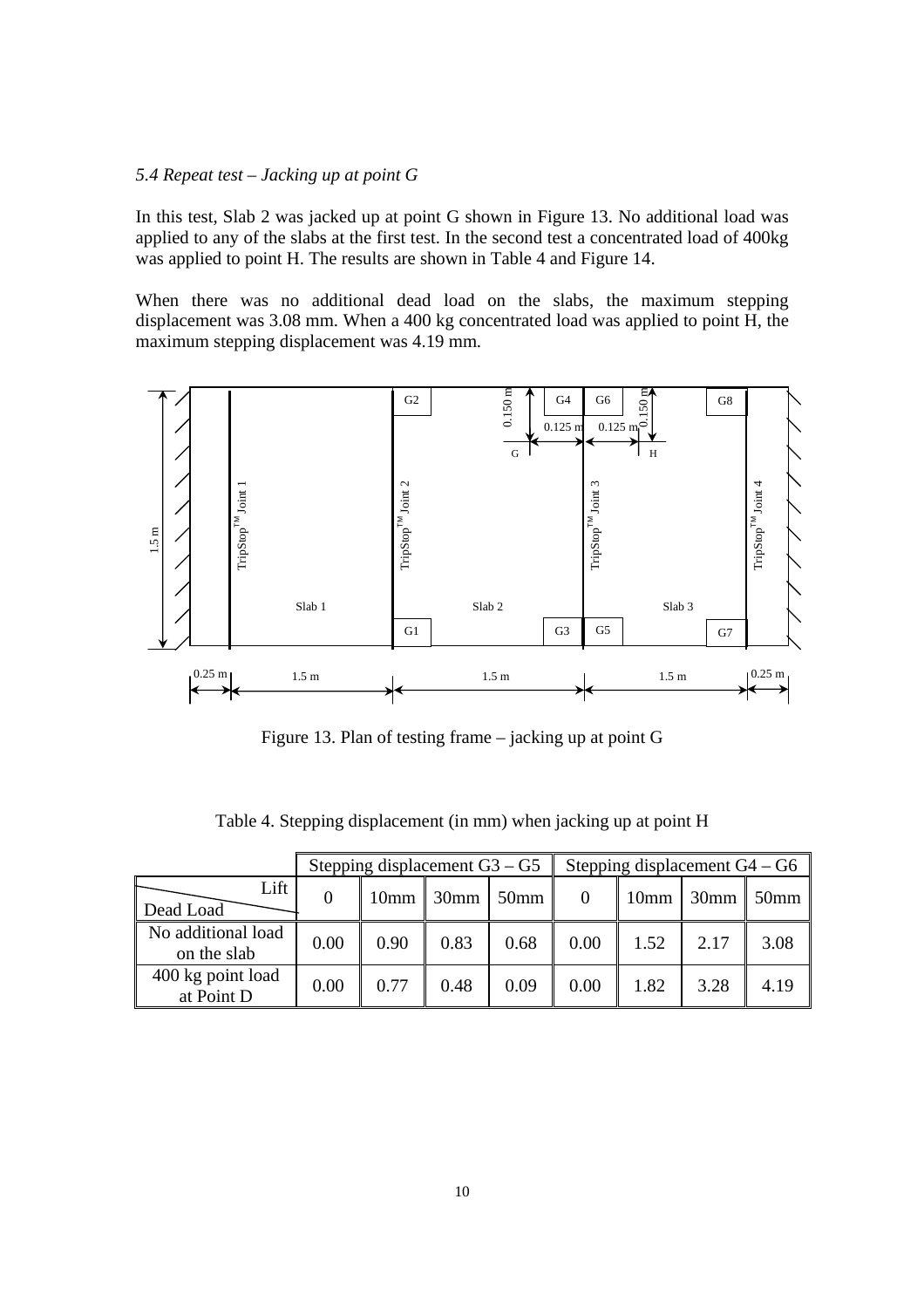

Figure 14.Stepping displacement when jacking up at point H.

## **6. Conclusions**

A comprehensive series of tests was conducted at very low temperature (-30°C) on the TripStop® PVC joiners under various loading conditions according to AS3727. The concrete slabs were pushed up by 10, 30 and 50 mm from the horizontal position using a hydraulic jack to simulate tree root invasion and/or soil heave. The soil that contains water will expand when it freezes in cold climates.

The tests have been repeated on two different joints and similar results have been obtained.

The worst scenario load case of one slab being jacked up at a corner while a concentrated load being applied next to it on the adjoining slab produced a maximum stepping displacement of 4.57 mm.

The test results clearly demonstrate that the current TripStop<sup>®</sup> PVC joiners satisfy the performance criterion of 5 mm maximum allowable stepping displacement as specified in AS 3727 even in extremely cold climate with temperature reaching -30°C.

## **8. References**

- [1] Standards Australia, *Australian Standard AS3727: Guide to Residential Pavements*, 1993.
- [2] Voice of Safety International (VOSI), *Standard for Slid & Trip Resistant Sidewalks and Swimming Pool Decks*, 2002 – see website http://www.voicesofsafety.com/t1-sf-v41-23e.htm [accessed on 30 June 2006]